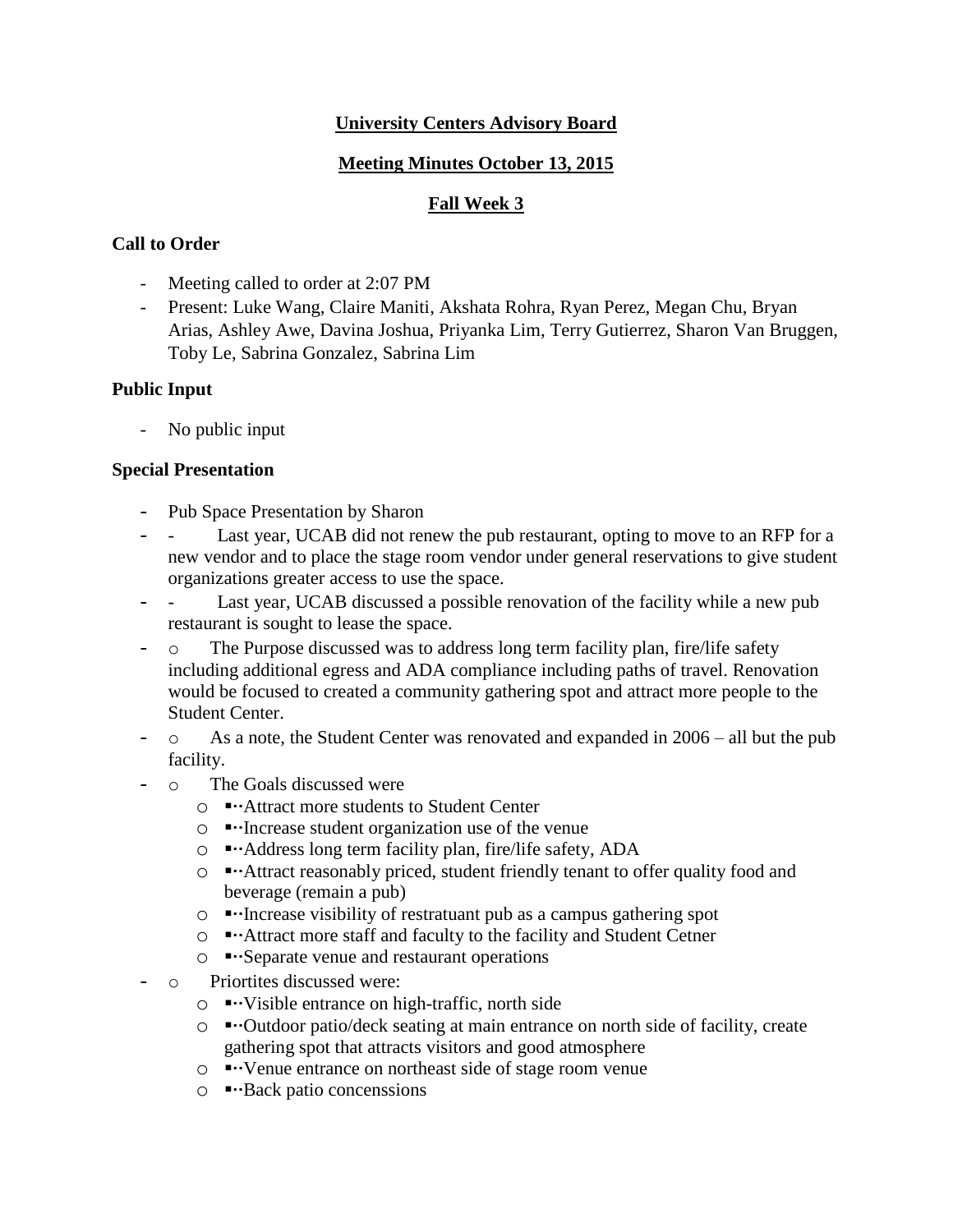- $\circ$   $\cdots$ Storage and office spaces for operatiopns
- $\circ$   $\bullet$  Address ADA and fire/life safety
- o Sepearte bathrooms for restuarnt and venue
- o Expanded resetaturant and diding/seating, imprived kitchen
- $\circ$  Sound booth for stage room
- o Some of these priorities may have shifted do you still need separate bathrooms fopr the venue and restaturant? Can make do without concessions on back patio and a sound booth?
- o A cost analysis was completed with all the goals and priorities discussed in UCAB last year; total close to \$2.8M, but ways to reduce that and some funding already allocated
- o Showed the proposed schematic
	- $\circ$   $\cdots$  Expanded dining area
	- $\circ$   $\cdots$  Main entrance, roll-up doors
	- o Large patio with alcohol license on north
	- o Large landscaped open seating for all Student Center on West, no alcohol
	- $\circ$   $\cdots$  Separate bathrooms
	- $\circ$   $\cdots$  Concessions
	- o Larger kitchen, stronger RFP pub-applicant pool
	- $\circ$   $\cdots$  Storage and office for operations
	- o East entrance to the venue, green room, keep roll-up doors to back patio
- o Discussed ways to reduce costs (omit separate bathrooms, concessions, move storage and office into existing structure instead of new construction, etc.)
- o These are options to discuss and consider
- $\circ$  Possible funding sources for \$2 2.8M project
- ■ 600K in Long Term Facility Planning Budget
- Already allocated money for projects in the facility
- overall, with \$600,000 in FY2015-16 2016-17
- ■ 600K University Centers reserves
- • Reserve balance would be just under \$2M
- Pay back our reserve over 3.5 years
- Possibly ask for a campus loan
- o Reserve level scenarios were presented
- o Loan scenarios were presented
- o Tentative timeline was shared
- $\blacksquare$ . Keep stage room available for student organizations as much as possible
- $\text{-}$   $\text{-}$  Phase the renovations
- $\blacksquare$  Idealy, UCAB decides scope of project this month
- $\blacksquare \blacksquare \blacksquare$  Ferriff for new pub goes out Dec/Jan
- $\bullet$  Pub facility construction plans by Jan 2016
- Contractor by March 2016
- $\cdots$  Construction april Aug 2016, try to keep in summer as much as possible

# **Chair's Report**

-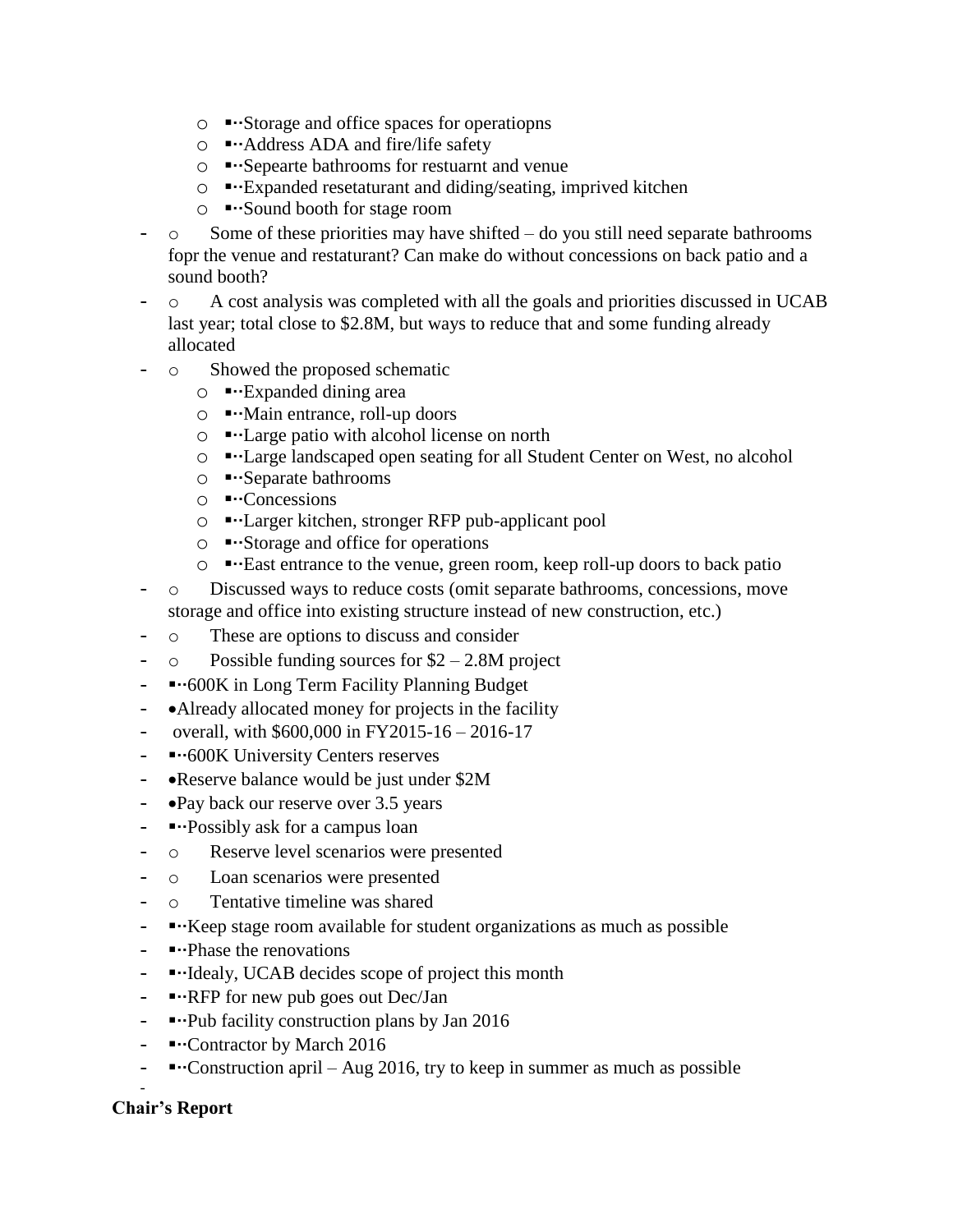- Ad-hoc committee for catering MOU met
- Met with AVC Ratcliff about the Crafts Center concepts statement, should be coming out soon
- UCAB Retreat November 7th, need consistent representatives
- Ryan: Do you know when the student led committee for the potential craft center is meeting?
- Claire It hasn't started meeting because they don't have a concept statement, but UCAB has spaces on that committee

### **Vice Chair Report**

Make sure organizations have their tech fee estimate from UCEN before they come for the tech fee subsidy meeting. UCAB cannot process any tech fee request without the estimate. Must submit request two weeks in advance for approval.

### **Director's Report**

- Student center furniture has arrived, they are being assembled
- Starbucks they are still on track, 75 baristas started their training on Monday
- Claire: Point of information. At the end of a vendor's lease, it comes to UCAB to renew their lease. If they are not renewed, UCAB look for a new vendor through RFP. Vendors will sometimes come to UCAB to ask for recommendations and suggestions for how to fit their space to college campus.

#### **New Business**

- UCAB Member at Large
	- o Class conflict with Garry's meeting, if we open application today we can have candidate on board at week 7
	- o Bryan: if we do have a new candidate, would the current at large loose this position even though this person might be bale to meet the new two quarter meeting?
	- o Claire: Yes, members at large portion is slightly different since they represent themselves. Doesn't make sense to appoint proxy.
	- o Ashley: Garry is still very interested in UCAB, even though he does have a conflict. Seem silly he might be able make the meeting next quarter but we have appointed someone new already.
	- o Terry: Did members know meeting times beforehand? Makes sense that we should open this position again to be accountable. Someone is needed for this space.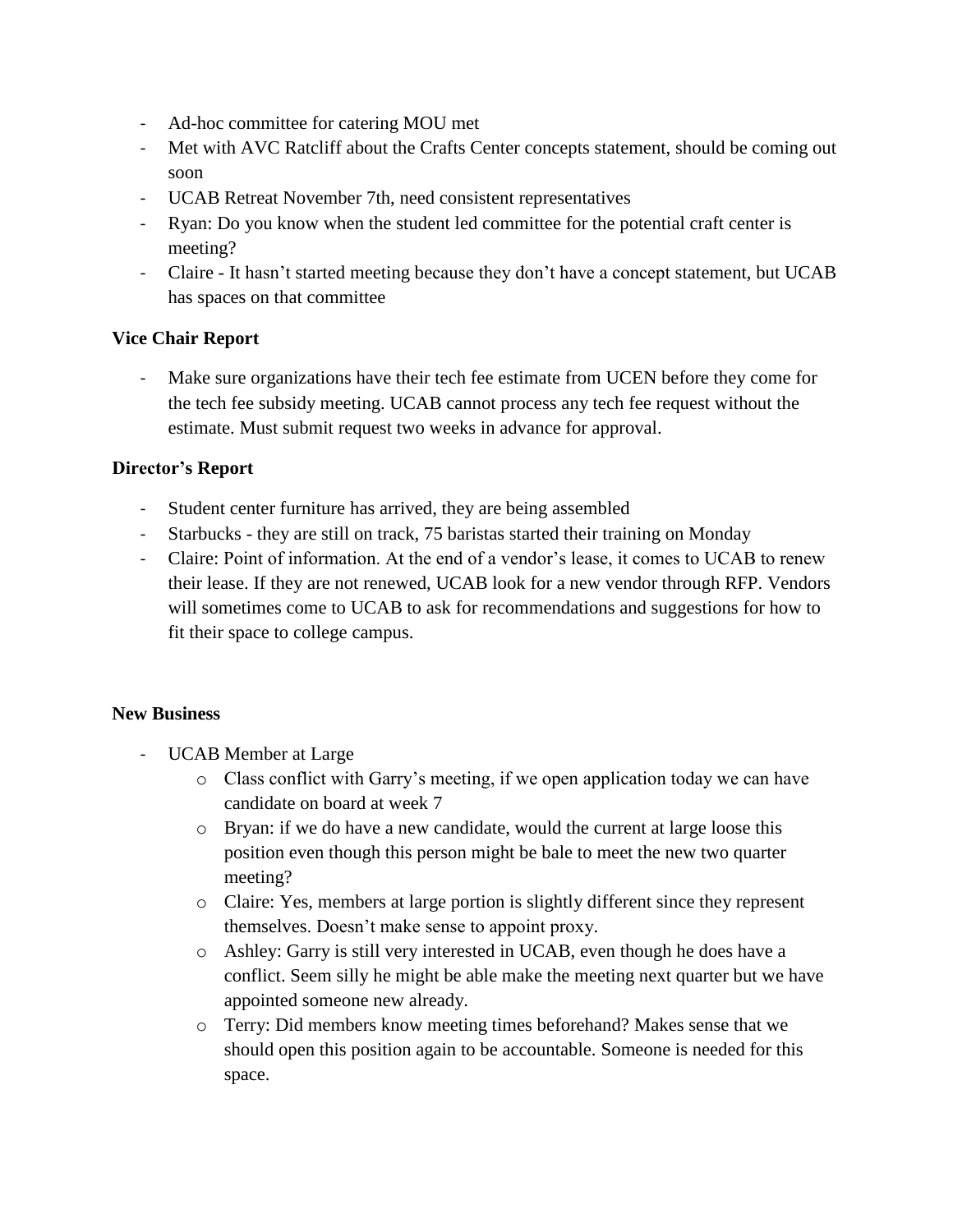- o Claire: UCAB meeting times have been permanent, it has always been 2:00PM on Tuesday.
- $\circ$  Ryan: It's important to open it up, so they can have the schedule lined up for next quarter
- o Ryan: Move to open at large application
- o Luke: Second
- o Bryan: object
	- This person already knows the time, but sometimes its possible to change their schedule. This person will be able to make it in the future since they already know about it. We shouldn't just open the application again for someone new
- o Move to open application for a new member at large
	- $Y$ es: 5
	- $N<sub>0</sub>: 6$
	- Abstain: 0

### **Old Business**

- Graffiti Art Space
	- o Claire: Table until we hear back from the grounds committee
	- o Claire: Move to table until we hear back from grounds
	- o Luke: second
- UCEN Catering MOU
	- o Met last Thursday, recommend to renew the MOU as it is
	- o Bryan: I'm in favor of renewing it for 5 more years, it doesn't affect us as much. We are happy that UCEN will continue to receive the revenue
	- o Claire: Student orgs are not included in the MOU, they are free to choose their catering.
	- o Sharon: Recommendation for 5 years might be long, recommend a shorter term
	- o Ryan: What is the shorted renewal term on it?
	- o Sharon: Shortest is a year. Depends on the project. New projects will get 5+5 years. MOU are usually 2-5 years.
	- o Bryan: When does it need to be made?
	- o Sharon: MOU is expired, and it's currently on a month to month basis.
	- o Ryan: Will the ad hoc committee meet again?
	- o Claire: They can continue to meet
	- o Bryan: Can the committee show us the recommendation
	- o Claire: Terms remain the same. Exclusively remain the same. 5 year renewal.
	- o Luke: Move to renewal UCSD Catering MOU with the current term for 3 years.
	- o Ryan: Object. Want another week for a more creative solution.
		- $\blacksquare$  YES: 4